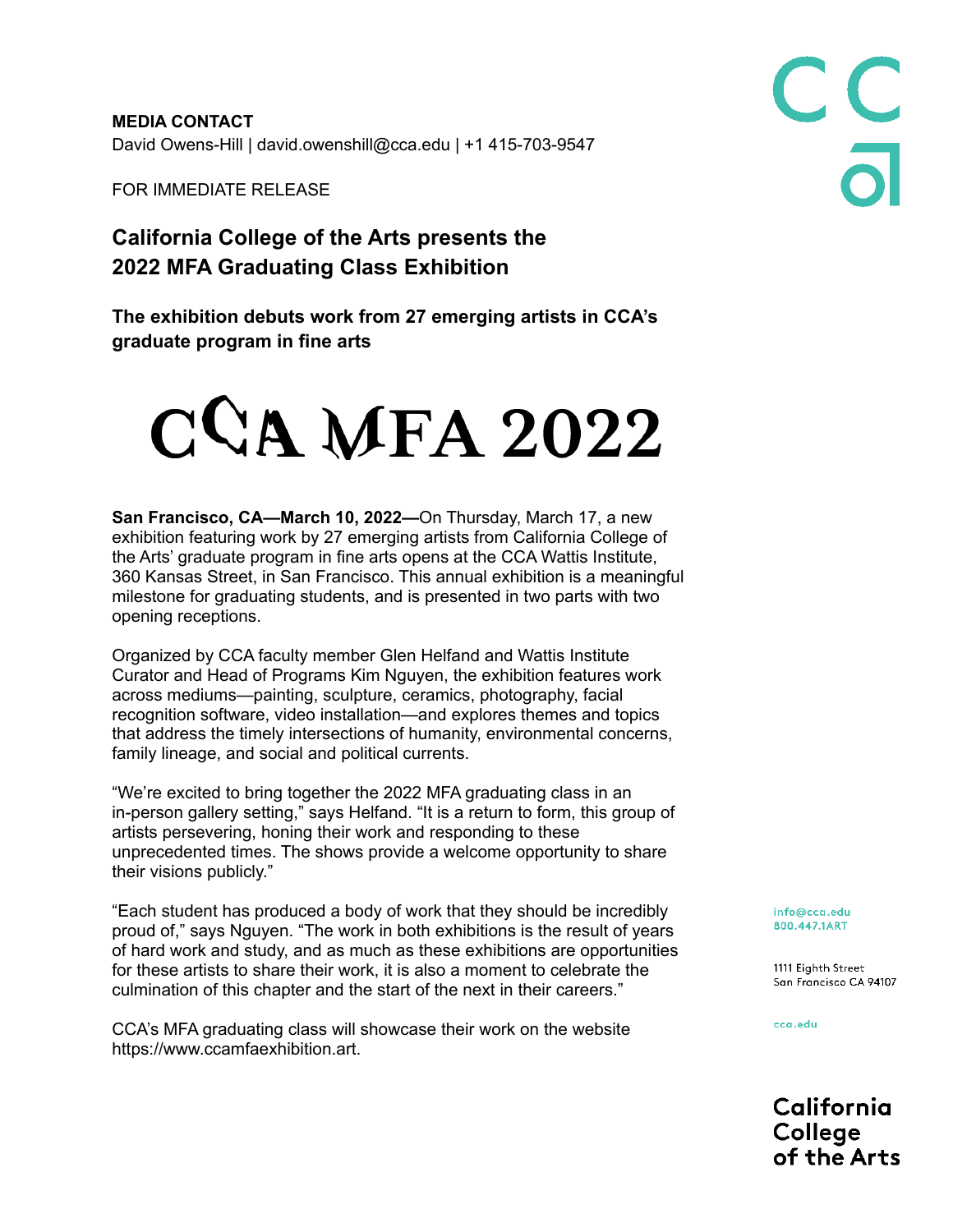**On view:** CCA Wattis Institute, 360 Kansas Street, San Francisco Free and open to the public

Exhibition one: March 17–April 2, 2022\* Opening reception: March 18, 4–7 pm

Featuring: Katayoun Bahrami, Danielle Cook, Irene Cai, Shao-Feng Hsu, Bryce LeFort, Liz Lis, Rachel Parish, Niv Rajendra, Rossie, Yiming Si, Nicki Shockz, Jasmin Viducic, Corrie Wille, Steve Zhang.

*\*Please note: The gallery will be closed March 21-26 for spring break*

Exhibition two: April 7–April 16, 2022 Opening Reception April 8, 4–7 pm

Featuring: Gregory Blanche, Zhen Cao, Gwen Dongfang, Linda Fenney, Ester Karnoski, Jihyeon Lim, Ellie Loo, Trina Michelle Robinson, Miguel Sarabia, Pratyush Swarup, Roy Vessil, Wendi Wang, Amy Zheng.

## **About California College of the Arts**

Founded in 1907, California College of the Arts (CCA) educates students to shape culture and society through the practice and critical study of art, architecture, design, and writing. Benefitting from its San Francisco Bay Area location, the college prepares students for lifelong creative work by cultivating innovation, community engagement, and social and environmental responsibility.

CCA offers a rich curriculum of 23 undergraduate and 11 graduate programs in art, design, architecture, and writing taught by a faculty of expert practitioners. Attracting promising students from across the nation and around the world, CCA is among the 25 most diverse [colleges](https://www.studyinternational.com/news/10-diverse-colleges-united-states/) in the [U.S.](https://www.studyinternational.com/news/10-diverse-colleges-united-states/) Last year, *U.S. News & World Report* ranked CCA as one of the [top](https://www.usnews.com/best-graduate-schools/top-fine-arts-schools/fine-arts-rankings) 10 [graduate](https://www.usnews.com/best-graduate-schools/top-fine-arts-schools/fine-arts-rankings) schools for fine arts in the country.

Graduates are highly sought after by companies such as Pixar/Disney, Apple, Intel, Facebook, Gensler, Google, IDEO, Autodesk, Mattel, and Nike, and many have launched their own successful businesses. Alumni and faculty are often recognized with the highest honors in their fields, including Academy Awards, AIGA Medals, Fulbright Scholarships, Guggenheim Fellowships, MacArthur Fellowships, National Medal of Arts, and the Rome Prize, among others.

info@cca.edu 800.447.1ART

1111 Eighth Street San Francisco CA 94107

CC<br>a

cca.edu

California College of the Arts